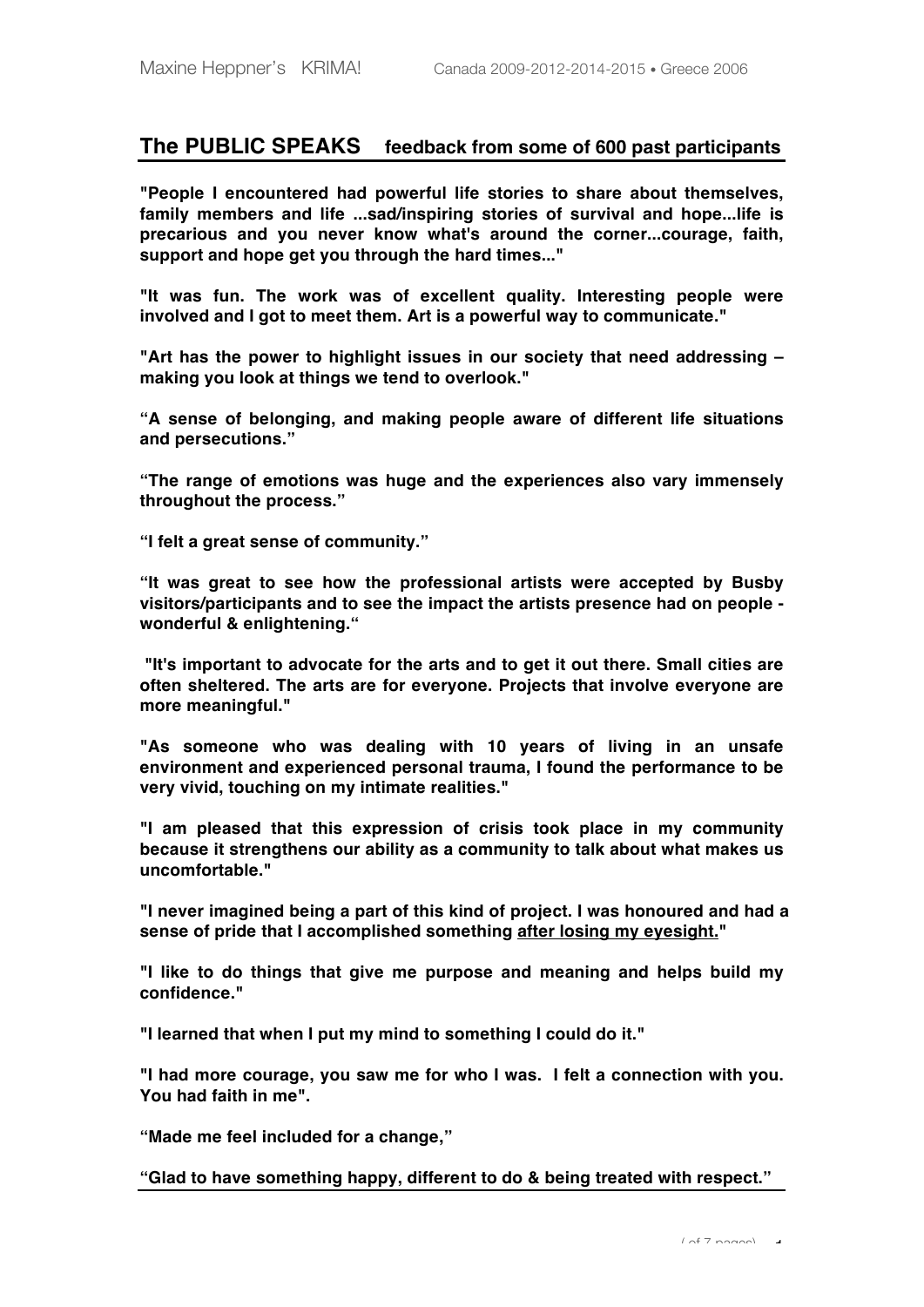## **Hi Maxine !!**

**What a great success...congratulations !! A wonderful group of people to spend time with...such good energy at all times. The whole evolutionary process of rehearsals was fascinating to teachers like Bonnie and me (we've both done our fair share of organizing large art performances).**

**And as I mentioned to you the other day, your energy, relaxed good humour, and personal attention to even minor players like myself, is very inspiring...you are a wonderful teacher!**

**Hope you enjoyed some of my letters... it was a good opportunity for me to remind myself of the serious ideas I am trying to make a major part of my life (and some silly notes too!)**

**Really looking forward to seeing everyone again when the film is edited and we can really celebrate a successful adventure!!**

**Thanx so much for finding a cameo role for me... turned out be the perfect thing!**

**Gordon Way, Performer (Senior Educator, Toronto School Board)**

**Congratulations, it was a fantastic trio of shows. I hope you are fed by the experience and above all that you were able to enjoy the day. Thanks again for entrusting me with the introduction. I had a lot of fun!** 

**Andrea Nann, Performer (Artistic director, Dreamwalker Productions)**

**Hello Maxine,**

**Krima was a wonderful event. Keep up the good work and stay in touch. Regards,**

**Mi Young Kim, Performer, Elder Dance Artist and Artistic Director (Soo Ryu Dance Festival and Mi Young Kim Dance Company)**

**"It was a great experience and my pleasure absolutely."**

**Sashar Zarif, Performer, and Artistic Director, SasharZarifDanceTheatre, Joshgoon, Canadian Academy of Azerbaijani Dance**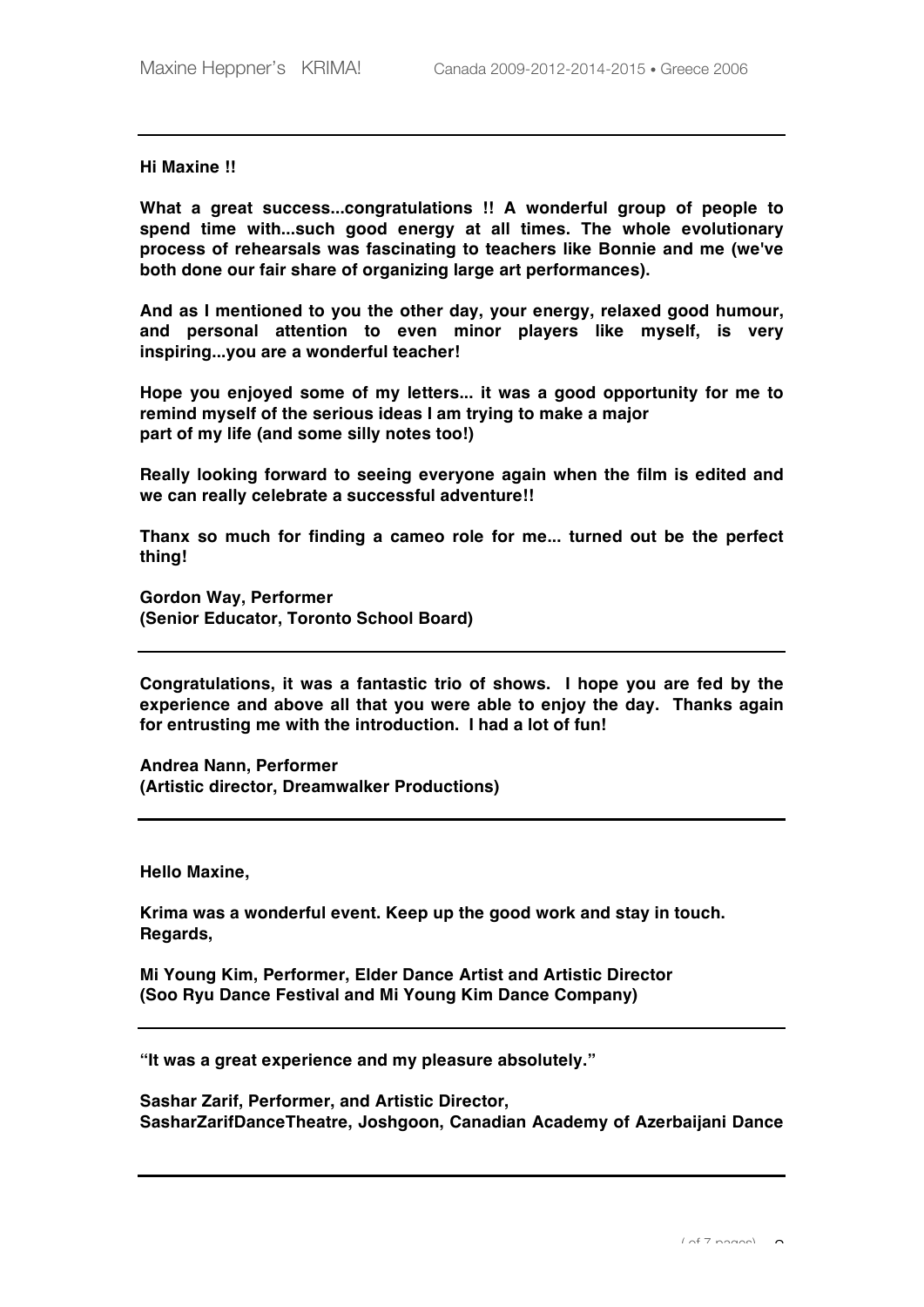**Hi Maxine:**

**It's been so fast and I cannot believe that the KRIMA performance happened two weeks ago...**

**It was a powerful event and a lot of fun to dance with more than 130 performers.** 

**Your strong energy made that event possible.**

**I am so glad that I was involved in it. Thank you for asking me.** 

**Keiko Kitano-Thomson, Performer (Professor of Dance, York University)**

**Hi Maxine,** 

**I appreciate the experience of being in Krima.** 

**It was a once in a lifetime kind of event, I think, and did a lot to bring the community together and bring up important conversations. Congratulations on all your work and vision and organizing!**

**I heard Hamilton went really well too, and that you actually joined in the performance!**

**Big Hug,**

**Heidi Strauss, Performer (Artistic Director, Adelheid productions)**

**Hi Maxine!**

**Wow, I enjoyed doing the piece!** 

**It is not often that I get the opportunity to be a part of another artist's vision, and I wish it would happen more often. So thanks for asking me to be involved. It was also lovely to hang out with such an interesting variety of folks that I don't get to see that often. I'm glad it went well and hope it was also successful in Hamilton! Keep me up to date on all your doings etc.! And, for the record, I'm always game for performing and working and having new experiences...**

**Cheers!**

**Allison Cummings, (Performer, Choreographer, Toronto)**

**Hi Maxine,**

**Just wanted to thank you again for giving me the opportunity last week to volunteer and see the workings-on of your show KRIMA! It was really fun, and I had a wonderful experience. If you ever need extra hands in future productions, let me know, I would be glad to help. Cheers,**

**Jessica Chen, Technical assistant**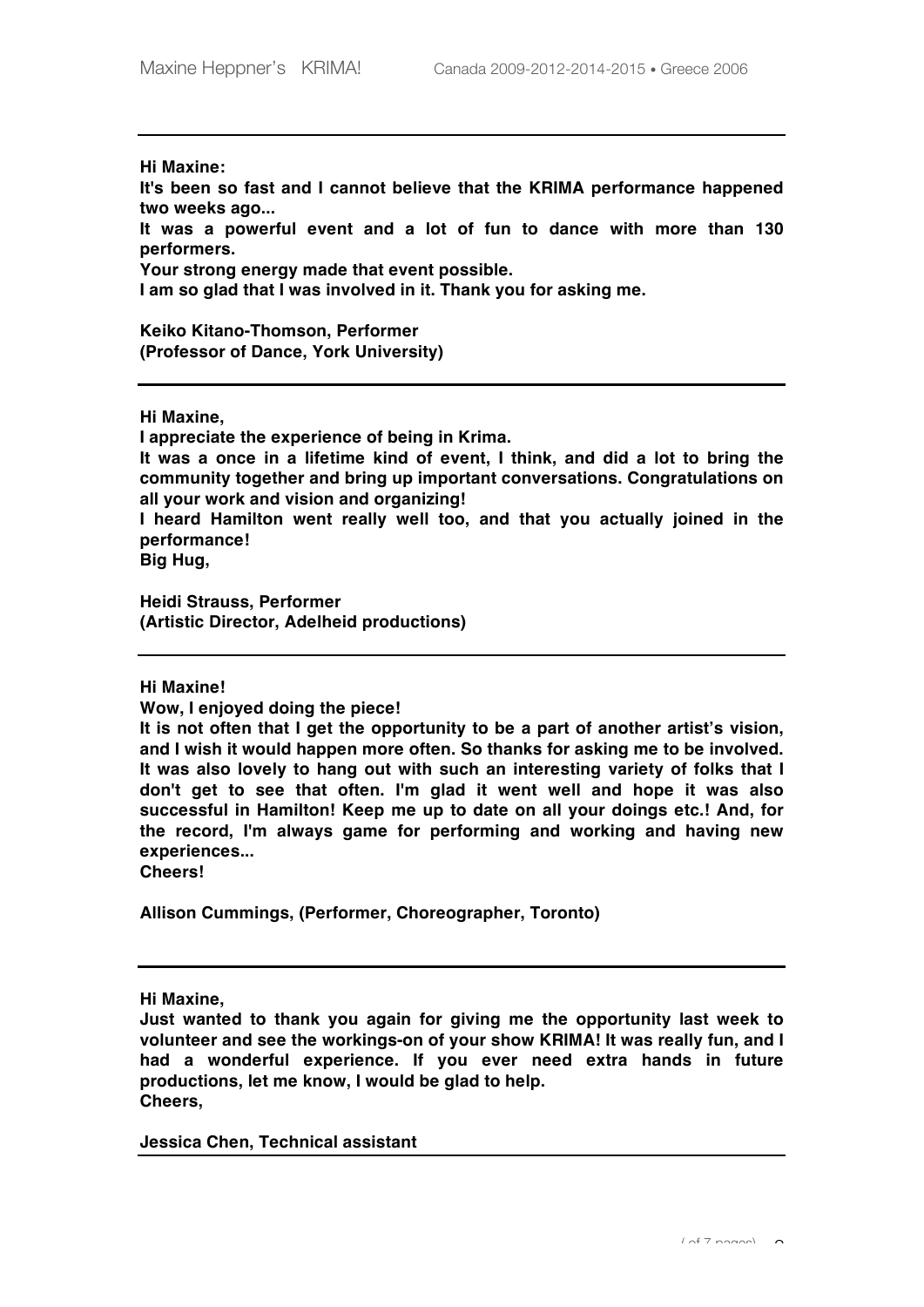## **Hi Maxine,**

**Writing to say thanks. Being part of KRIMA was certainly an interesting experience. Special, memorable, exhausting, even moving at times.**

**Ariel. Performer (Dancer Clown)**

#### **Hi Maxine,**

**Wanting to write and tell you that it was quite an amazing experience performing in Krima. What a surreal opportunity to perform alongside so many faces… some new, some old…artists whose past performances had inspired me to choose dance as a career! Let's just say, it was an opportunity that I will never forget!**

**Thanks again for this crazy fun amidst a cold winter. Cheers,**

**Emily Poirier, Performer (Dance artist )**

**Hey Maxine,**

**Congrats on all your success of the Krima shows!!! What an accomplishment. It's my honour to be part of that and I appreciate your support of my art. Had a blast creating the cardboard figures for the show, and equally exciting to dance with such calibre of dancers from Toronto!! What an experience! Take care Maxine!! See you real soon.**

**Harvey Chan, Set Dresser and Performer (Professor, Visual Arts, Ontario College of Art and Design)**

**Hello Maxine...**

**It was a great pleasure to take part in Krima and I am excited about our paths crossing more and more as well...**

**Michael Caldwell, performer (Dance Artist, Curator)**

**Aloha Maxine,**

**I need to say thanks again for the opportunity to be part of the project. I had a blast!**

**Lynndsey Larre, Performer, Co-artistic director (Crazyfish Collective,)**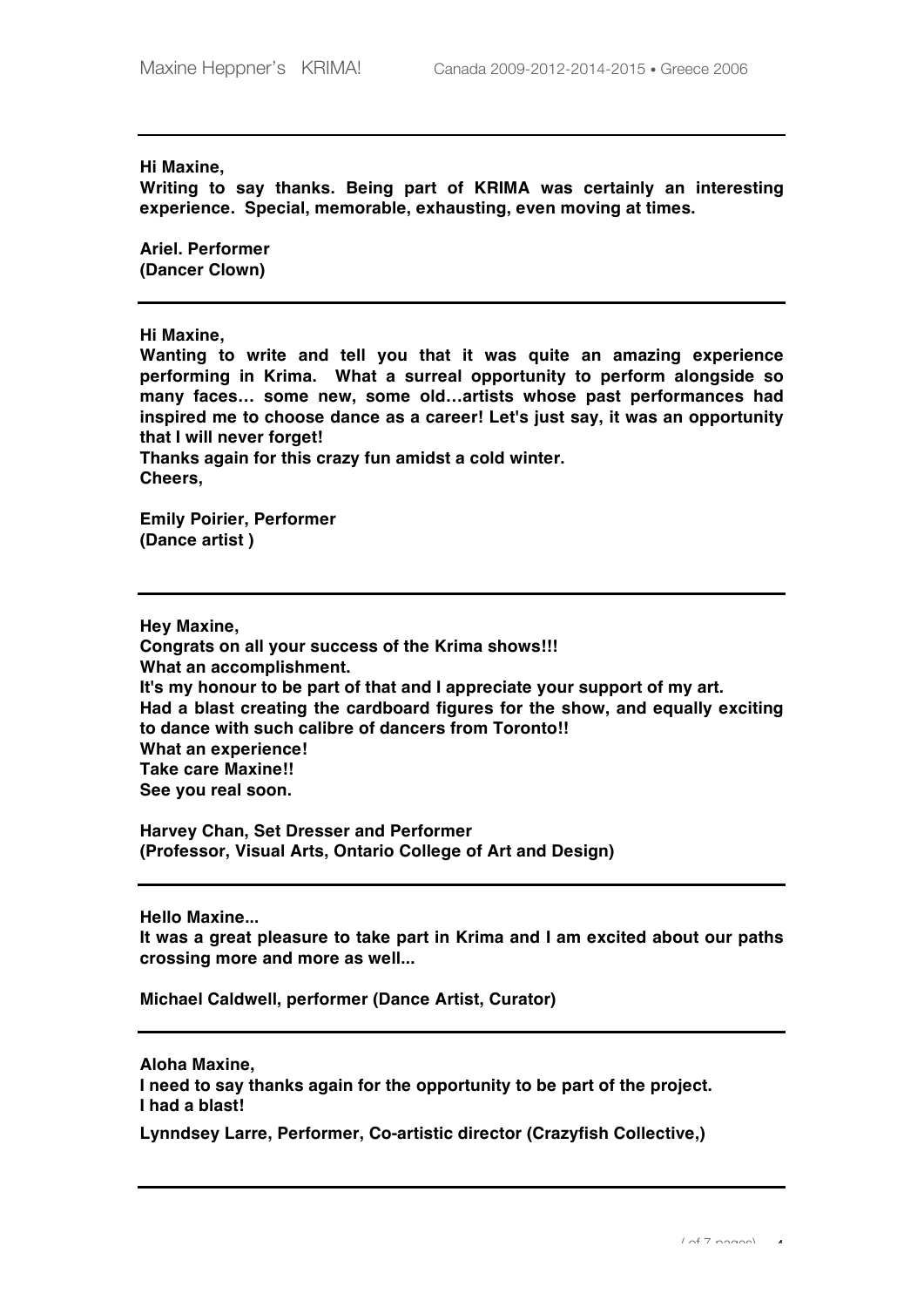**Hi Maxine,**

**Oh you must be exhausted. I looked on with great admiration when you were telling people things for the umpteenth time, and I know Dave felt the same. I hear it was beautiful in Hamilton. I was rehearsing that day so couldn't make it. You can have a rest now.**

**I had a wonderful time. It was so lovely seeing faces I hadn't seen in a while and dancing with them. Regarding the money. Thank you very much, it's not like I'm a millionaire but you should put mine back into your coffers and know that I had a good time in the community.** 

**Love Viv Moore, Performer (Dancer/actor, Professor in Drama, George Brown College)**

**Hi Maxine,**

**Wanted to say thanks again for the great event the other weekend. I was so impressed with how you organized all 130+ and seemed to have fun while doing it. Wow, what a feat! As I was saying, being in it was such a great opportunity for me to get to know many more dancers/choreographers in the city. I loved the community feel of the show, and the simple structures you used to highlight events, I'd love to hear more about your process. I know Yves and Chantelle your theatre students, who've taken my contact classes, really love your work too. Are you working on anymore Toronto projects this year? If/when you are and you're looking for dancers I'd be very interested :)** 

**\_\_\_\_\_\_\_\_\_\_\_\_\_\_\_\_\_\_\_\_\_\_\_\_\_\_\_\_\_\_\_\_\_\_\_\_\_\_\_\_\_\_\_\_\_\_\_\_\_\_\_\_\_\_\_\_\_\_\_\_\_\_\_\_\_\_**

**Suzanne Liska, Performer (Dance artist, Co-Director, The Contact Collective )**

**Hi Maxine!!!**

**I hear KRIMA in Hamilton was a great success!!!**

**I have on my list to email you and say what a wonderful experience KRIMA was for me. I can only talk about it from the "inside" perspective, which was emotionally charged. It was so powerful to be surrounded by that many people, friends and strangers. I loved the scene with the babies. And it seemed to me that it was organized very well! There was little confusion, and everyone was nice, and helpful.**

**So thank you so much for having me!!!!**

**Malgorzata Nowacka, Performer (Artistic director, The Chimera Project)**

**Hi Maxine,**

**Thank you so much for the opportunity to participate in Krima. It was a fantastic experience, and I really enjoyed being a part of the project. I hope this leads to other great things!** 

**Break a leg for the next show in Hamilton!**

**Natasha Frid, Performer**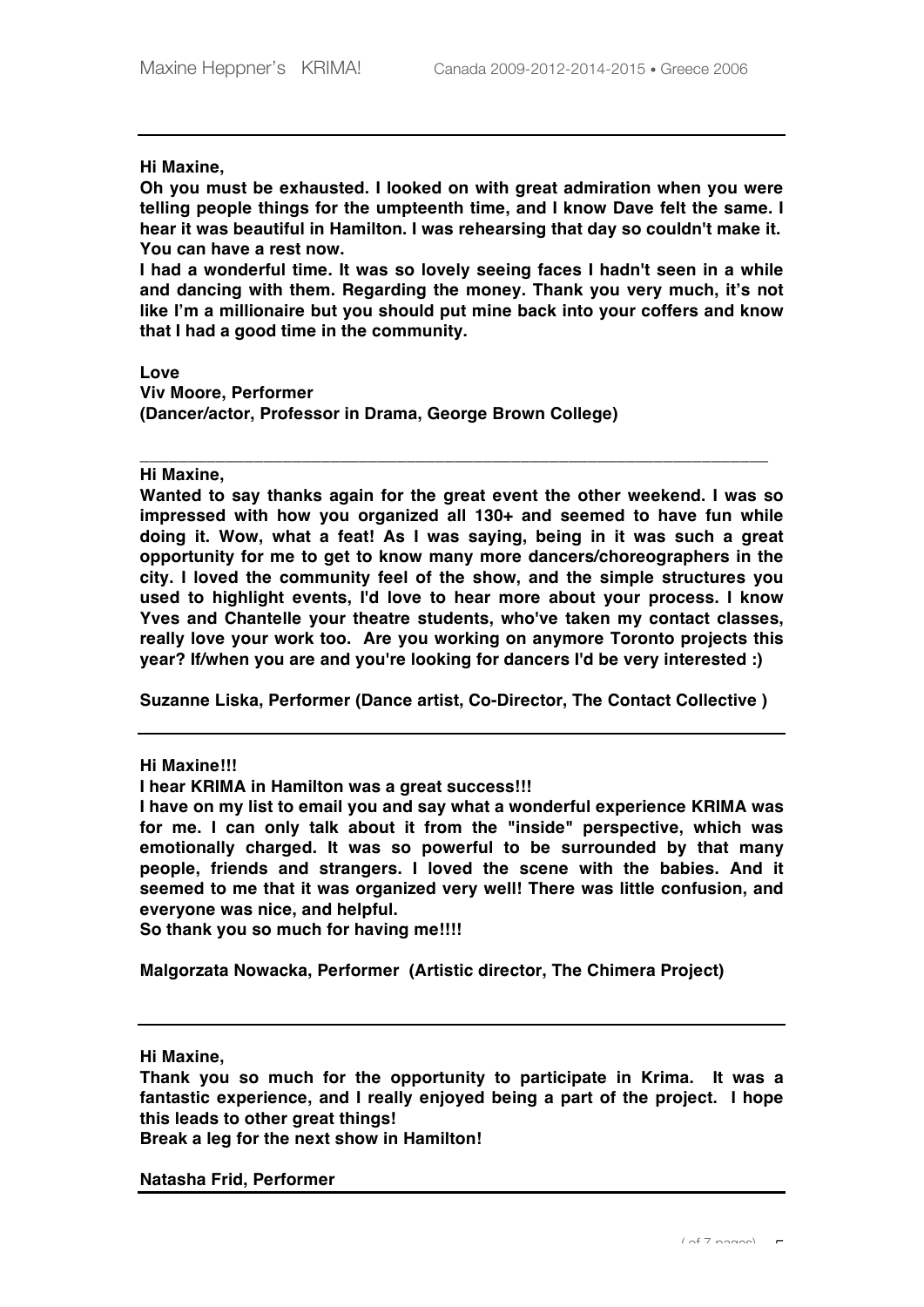**Dear Maxine and Jonathan,**

**I just wanted to thank you both so much for the wonderful experience of being apart of Krima this past weekend. It was honestly so much fun, stressful, but so much fun!!! Thank you so much for letting me be apart of such a fantastic show! Best of luck on the Hamilton show and any future endeavours! It was great meeting and working with you both and I hope I can do it again some day!!**

**Sincerely, Charlotte Moffatt, Volunteer Technical Crew** 

**Hi Maxine and Jonathan, I just wanted to say thank you for such a wonderful experience yesterday working on the Krima! Production. I had a fantastic time and congratulations once again! Take care and speak to you soon!** 

**\_\_\_\_\_\_\_\_\_\_\_\_\_\_\_\_\_\_\_\_\_\_\_\_\_\_\_\_\_\_\_\_\_\_\_\_\_\_\_\_\_\_\_\_\_\_\_\_\_\_\_\_\_\_\_\_\_\_\_\_\_\_\_\_\_\_\_**

**Angelina Chan, Volunteer House Management** 

**Congratulations on mounting such an amazing project. I had such a wonderful time! Thank you for allowing me to be a part of the Toronto production of KRIMA!**

**Allison Payne, performer (Toronto)**

**This experience that you allowed me to share with you will never be forgotten. You are a kindred spirit, and a wonderful human being...and brilliant! If you ever need someone in the future, I'm yours! Thank you from the bottom of my heart, for your words...they mean alot...and now,i feel complete again. Please thank Takako for me, she too is a wonderful creation, and i am a better person knowing both of you! My highest regards to you Maxine...**

**Ronaldo Valere De Jonkheere, Performer (Actor,)**

*"for the first time (he) truly believed in what dance can be and do. "*

**In 2007 I was a small-town girl in a big city. I'd moved to Toronto to study dance at York University. My not overly dance-inclined father had just come for a visit and we went to see Krima being presented at the Young Centre for Performing Arts.**

**I was totally enraptured by the performance but what really stole my heart was seeing my father's reaction. He was enthralled and I think for the first time truly believed in what dance can be and do.**